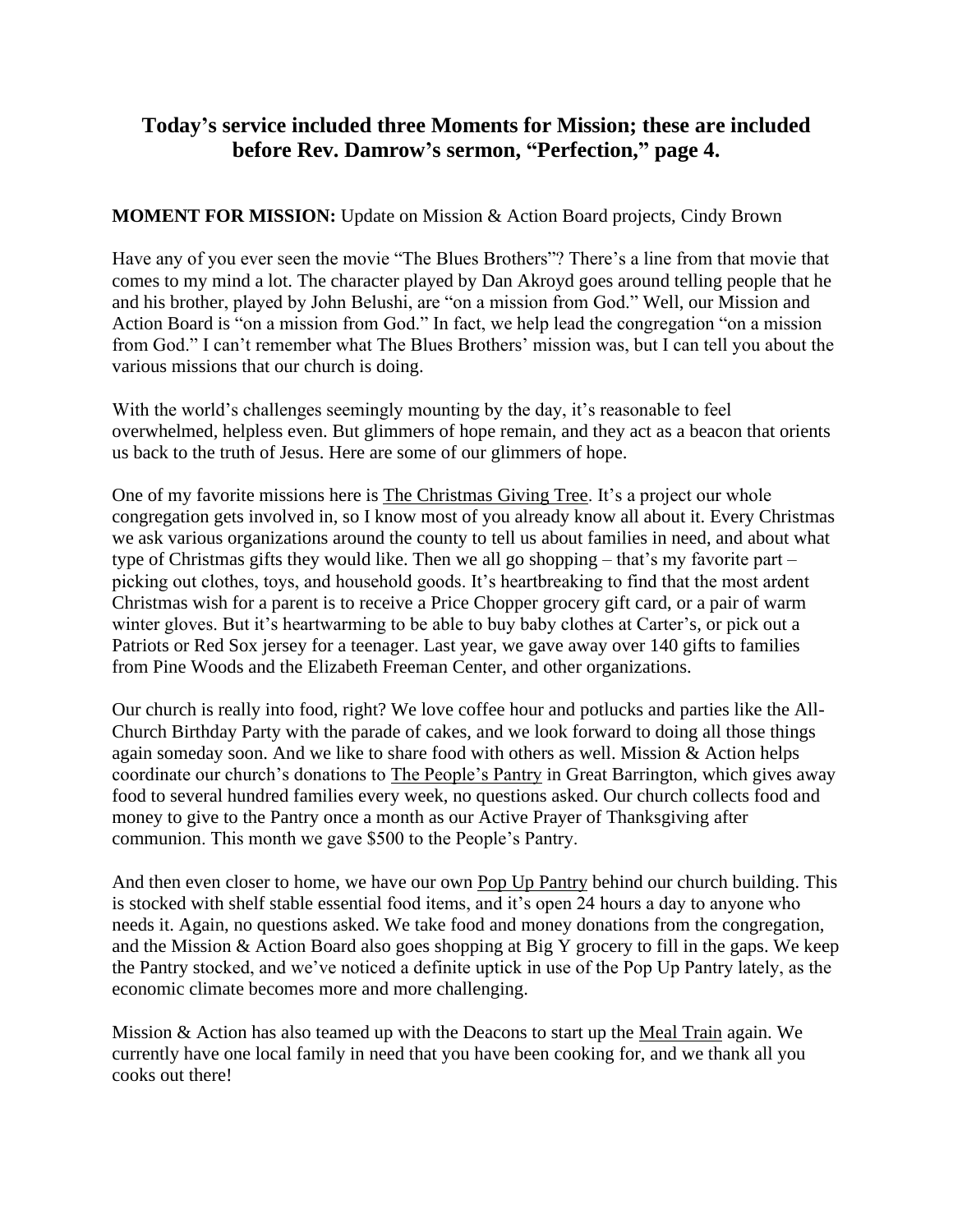And now, a bit farther away from home, Mission & Action is helping to provide food to families in Afghanistan. Our board member Nick Pohl is friends with an Afghani man named Abdul, who currently lives in Washington State. Abdul decided to try to make a difference in the unfolding humanitarian crisis in Afghanistan, and has started a grassroots effort that is making a big impact with modest financial support. Many workers in Afghanistan have lost their jobs under the Taliban, and are having trouble feeding their families. Abdul is able to safely send money from donations to his brother's team of volunteers on the ground in Afghanistan, who then purchase food and give it to families in need. With our recent donation of \$250, we learned that we could feed a family of 10 for about 6 weeks. Our board is hoping this relationship with Abdul continues to build. So stay tuned for more stories about the impact this congregation is having in the lives of people in Afghanistan.

And speaking of Afghanistan, as you know, our congregation is part of a team that has adopted an Afghani family who recently immigrated to Pittsfield. The Hussaini family – a mother and father and three children – have been here almost 6 months. Partnering with Jewish Family Services and with the Housatonic Unitarian church, we have helped to outfit them with clothing and furniture, and continue to help them as they learn English, look for jobs, and get settled into schools. The family tells our board member Martha Floyd how very grateful they are for all that this congregation is doing to help them settle in to their new home.

The members of the Mission & Action Board are excited to help our congregation be involved in all this important work. Thank you for participating in these glimmers of hope.

**MOMENT FOR MISSION:** One Great Hour of Sharing and other UCC special mission offerings, Cindy Brown

I know this has probably happened to a lot of you already, but if anyone ever asks you, Is your church 5 for 5? You can say YES! What is 5 for 5, you say?

Well, our congregation is one of nearly 1,600 UCC churches that are 5 for 5. This means that we fully support the United Church of Christ's program called "Our Church's Wider Mission," along with all four of our denomination's special mission offerings. Through your financial pledges to the church, Mission & Action is able to give \$500 each to "Our Church's Wider Mission" and to the 4 special offerings.

These special offerings include Neighbors in Need, usually given in October, which supports ministries of justice and compassion throughout the United States, including support for the Council for American Indian Ministry, and a variety of justice initiatives, advocacy efforts, and direct service projects.

The special offering called Strengthen the Church, usually taken on Pentecost, helps build up our denomination. Funds given to this offering support new churches, leadership development, youth ministry, and other programs in congregations. This offering helps to build up the Body of Christ.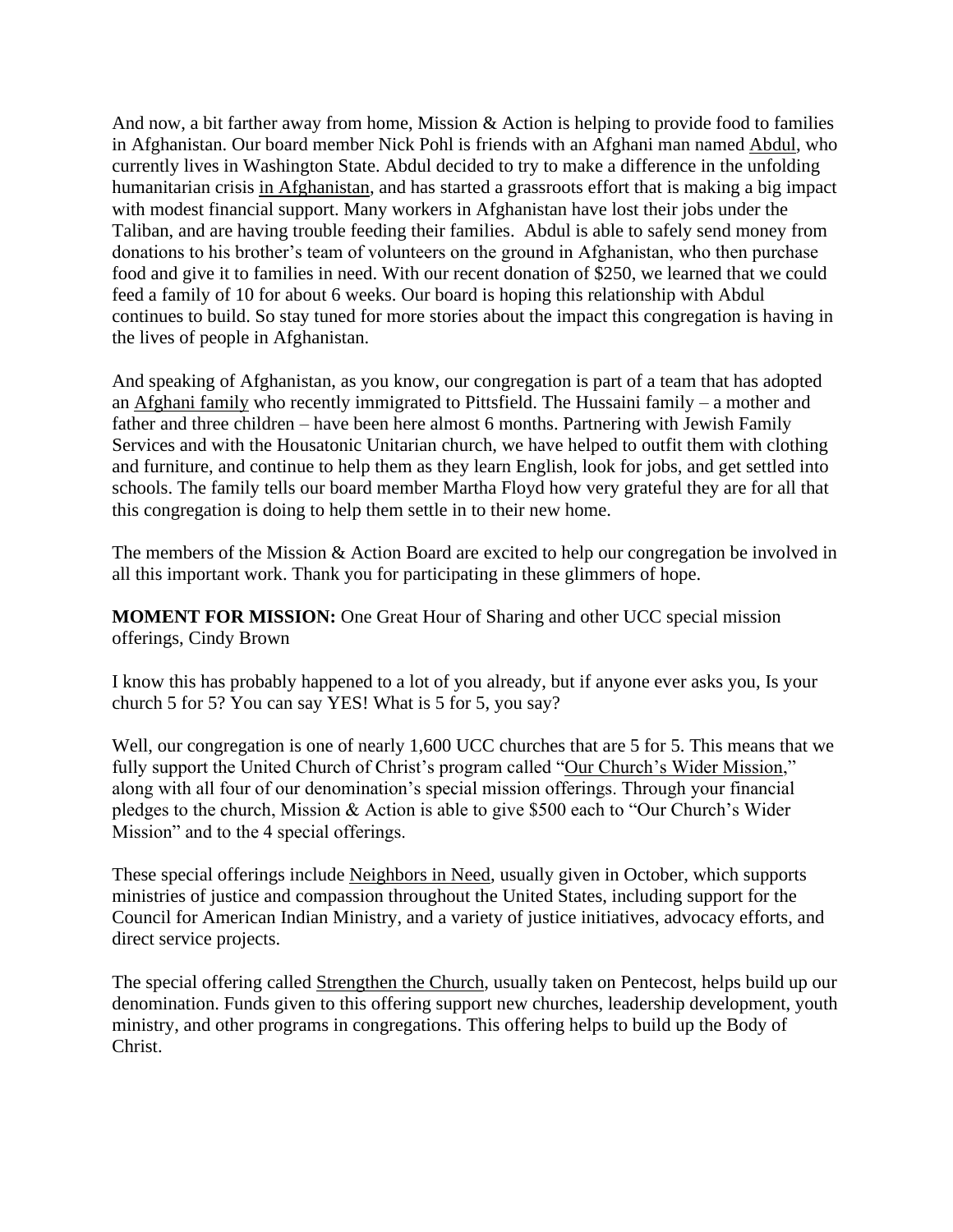The Christmas Fund for the Veterans of the Cross, which we take on Christmas Eve, provides direct financial support to pastors who have faithfully served the church, and who now face financial difficulties in retirement.

The 4<sup>th</sup> special offering, traditionally taken during Lent, is <u>One Great Hour of Sharing</u>. This offering responds to humanitarian and development needs all over the world. It carries God's message of love and hope to people in crisis, providing clean water, food, education, health care, small business loans, resettlement for refugees, and emergency and long-haul disaster relief. When we contribute to One Great Hour of Sharing, we are working alongside families to restore not only needed physical and financial structures, but we are also helping to restore hope. The Apostle Paul tells us in 1<sup>st</sup> Corinthians, "And now these three remain: faith, hope and love. But the greatest of these is love." Our giving to One Great Hour of Sharing ensures that no matter how difficult the situation, the Love of Christ remains.

## **MOMENT FOR MISSION**: Justice Task Force, Jeremy Ridenour

I want to share with you a little bit about the Justice Task Force, which is just now in process. I'm announcing it today to encourage you and see if people are potentially interested to join it.

At the beginning of the year, the Church Council discussed the Capital Campaign and the issue of land acknowledgment, and how to think more about the church's history with the Stockbridge Munsee tribe, and to look more into that. And so some of us on Council – myself, Charlotte Rodgers, Anna Duhon – started meeting with Pastor Brent to think about the issue of land acknowledgment, and also more broadly about whether we should form a justice task force.

The purpose would be two-fold. The first is: Can we think more about the issue of land acknowledgment, research it, talk with the tribe, and try to study and understand our history and the complexity of it, and to think about how to learn from our past and move into a better future.

The second thing is more broad. It's about how do we engage in issues of justice in the church. Last fall, the Williamstown church was holding a rally against Christian nationalism, and there was a question around whether our church would get involved with that. We thought about the need to have a process, so that if issues come up around justice – such as immigration, or gun safety – how do we study that together, prayerfully consider it, talk with one another -- dialogue, argue, whatever it might be – and to figure out how do we learn about these issues of justice, and then pursue them and put them into action.

So for the next 12 months, we're going to form a Justice Task Force. If you're interested, contact me, Charlotte Rodgers, Diane Piraino. We're trying to meet to first think about the issue of land acknowledgment, but then more broadly about how to put in a process that could investigate issues of justice, and then hopefully enact them with the support of the church.

If you have questions, you can email me or Charlotte. Thanks for your time.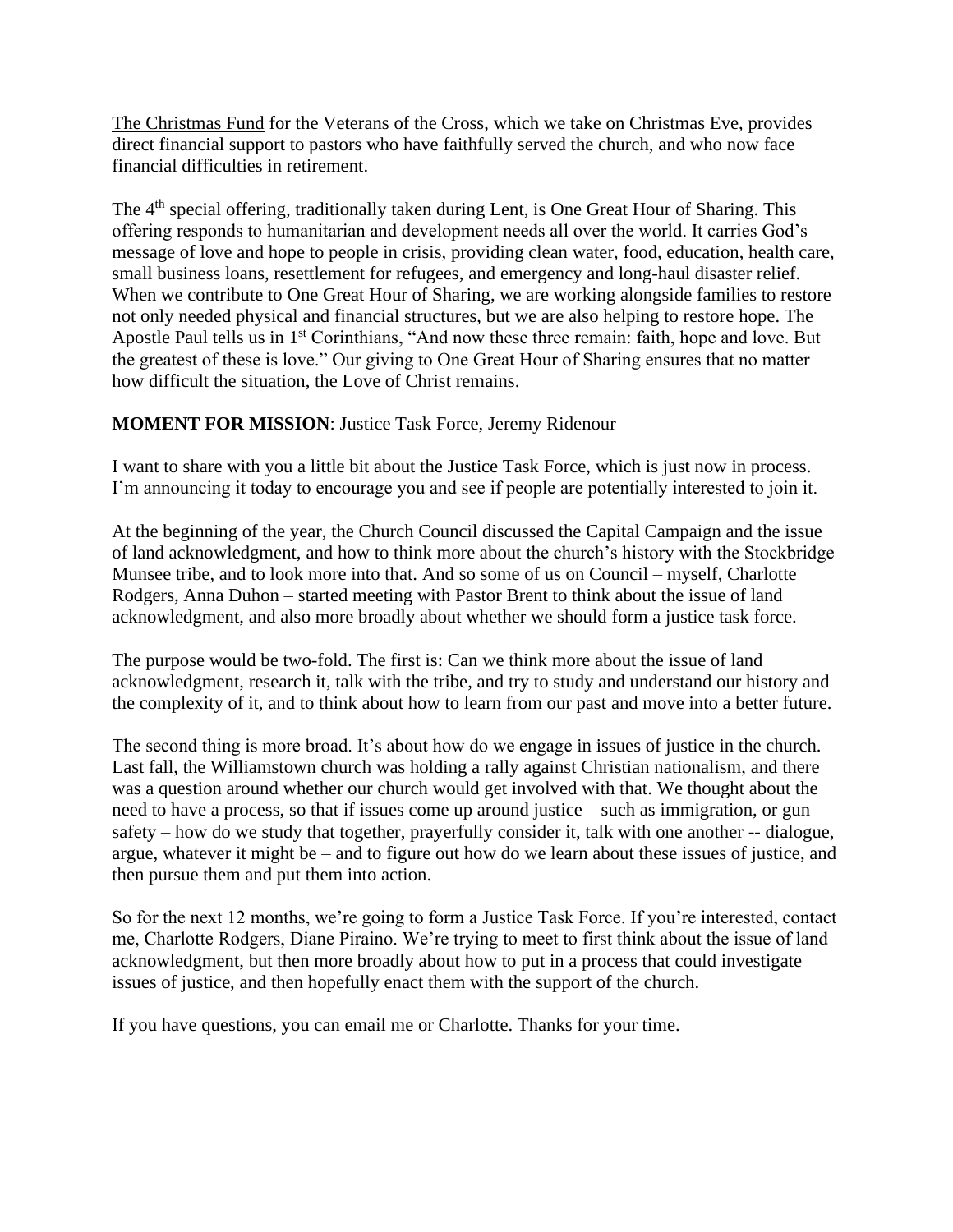### SCRIPTURE:

#### Psalm 37:27-28a:

Depart from evil, and do good; so you shall abide forever. For the LORD loves justice; he will not forsake his faithful ones. The righteous shall be kept safe forever, but the children of the wicked shall be cut off.

#### Psalm 89:14:

Righteousness and justice are the foundation of your throne; steadfast love and faithfulness go before you.

#### Micah 6:1-8:

Hear what the Lord says: Rise, plead your case before the mountains, and let the hills hear your voice. Hear, you mountains, the controversy of the Lord, and you enduring foundations of the earth; for the Lord has a controversy with his people, and he will contend with Israel. "O my people, what have I done to you? In what have I wearied you? Answer me! For I brought you up from the land of Egypt, and redeemed you from the house of slavery; and I sent before you Moses, Aaron, and Miriam. O my people, remember now what King Balak of Moab devised, what Balaam son of Beor answered him, and what happened from Shittim to Gilgal, that you may know the saving acts of the Lord." "With what shall I come before the Lord, and bow myself before God on high? Shall I come before him with burnt offerings, with calves a year old? Will the Lord be pleased with thousands of rams, with ten thousands of rivers of oil? Shall I give my firstborn for my transgression, the fruit of my body for the sin of my soul?" He has told you, O mortal, what is good; and what does the Lord require of you but to do justice, and to love kindness, and to walk humbly with your God?

#### **SERMON: "Perfection" The Rev. Brent Damrow**

I think it is precisely because we are finite -- because we are flawed, imperfect beings -- that the pursuit of perfection has so long captured the human imagination.

Perhaps the most known, concrete example of its achievement came in 1976 in Montreal, achieved by a 14-year-old gymnast from Romania, Nadia Comaneci. That first act of perfection took all of 30 seconds for her to finish her routine on the uneven bars. And when she finished, the scoreboard simply read 1.00, because gymnastics scoreboard makers could not imagine perfection, and so they only made the scoreboard go up to 9.95. Nadia would go on to record six more perfect routines. And she would go on to expand just how much strength, grace and beauty we could imagine coming from one human being.

Oh, there's a bowler, his name is Farrell Williams. He's in his early 30s. He knows a thing or two about perfection as well. Through mastery of velocity and spin, and through absolute consistent precision, Williams has already bowled 135 perfect games. He is young. He has got a long career ahead of him. How many more will he roll? Will perfection somehow become boring to him? Will we have to redefine what perfection is, instead of the traditional score of 300.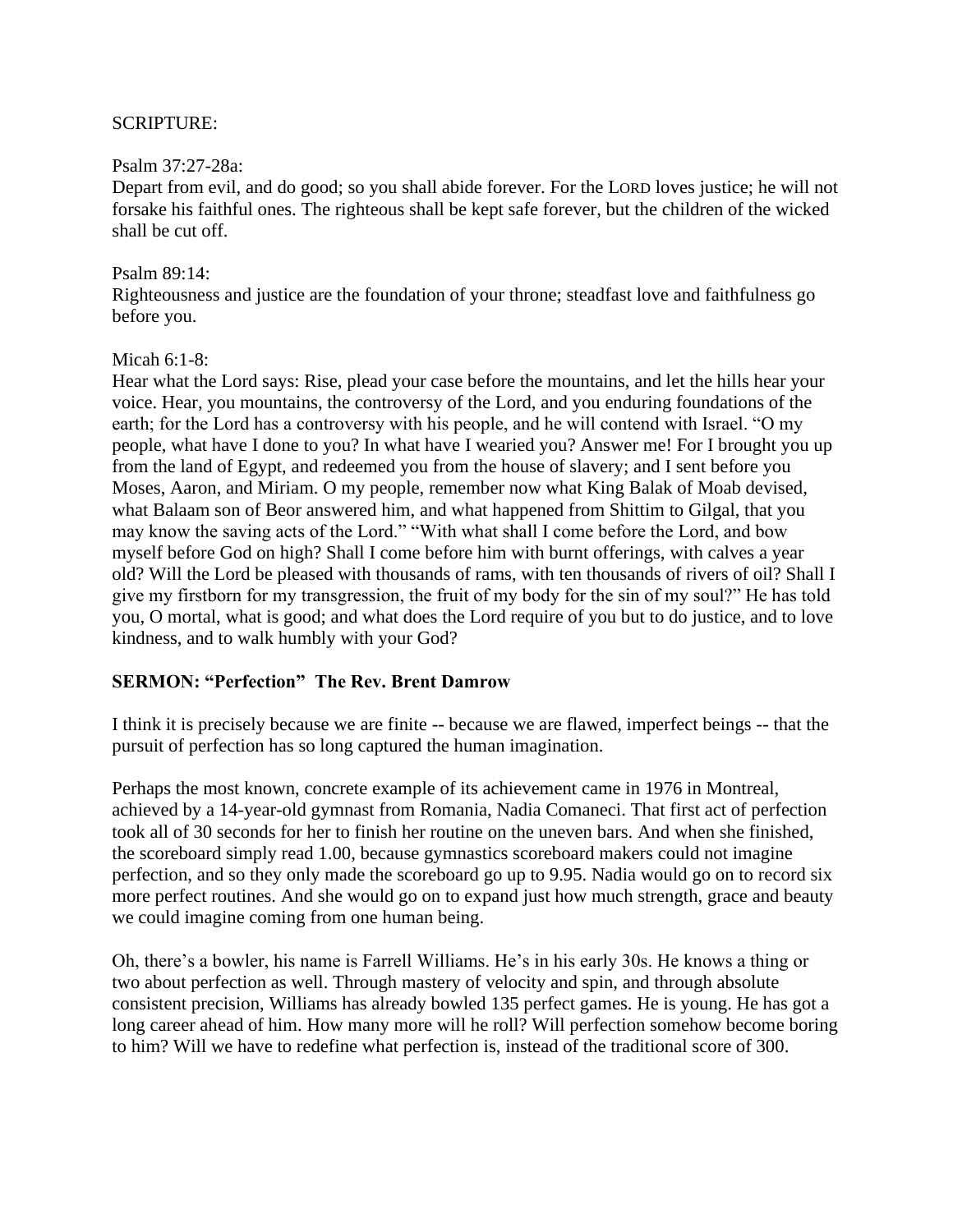And then, speaking of, currently there's a collegiate softball pitcher, Hope Trautwein, who recently threw not just a perfect game, but what the sports writers called a perfect perfect game. You may know that a perfect game in baseball or softball is where you retire every single batter that you face. Trautwein took that to the next level. She struck out every batter she faced. Beyond perfect? Gets me wondering. What do you think a perfect perfect perfect game might be?

Each of these is admirable and inspiring. Each of them is masterful. Each of them displayed perfection, even if for just a brief period of time. Each of them showing how much hard work and how much dedication it takes to do anything perfectly, even if for just 30 seconds.

So why all of this talk about perfection on Justice Sunday? Well, it actually has to do with a passage from Matthew's gospel that I've never been able to get out of my mind. It's a passage from the Sermon on the Mount. It's a thesis kind of statement for Jesus and his ministry, one of those "therefore" statements that Jesus was famous for. The crowd on that day kept up with Jesus even as the challenges he laid out before them grew more and more rigorous. When he looked at them and said "Give to everybody," they hung in there. When he said "Love everyone, even your enemies," they were still with him. Even when he said "Pray for those who persecute you," they wanted more. And so when he arrived at this statement, his thesis statement, he said "Therefore, be perfect." Not just any kind of perfect. "Be perfect just as *abba* God is perfect." And you know what Matthew says about the end of that sermon? They all left astounded. And you know what else Matthew says? They kept coming back, wanting more and more and more. Perfect, not just for 30 seconds, or even 135 times. Don't *do* something perfectly, Jesus says, but *be* perfect, just as God is perfect.

In Micah, these three elements that Ronnie so beautifully read – the doing justice, the loving kindness, and the walking humbly – has been looked at by scholars over the ages of an interwoven dance of how to answer Jesus' call in Matthew of perfect justice. Not to just *do*  perfect, but to *enter into* perfection, and notice humbly and always with God.

If you look across the Bible, it becomes clear that far less often in the Bible does it reference that God *does* justice. Instead, far more often it references that God *is* justice. To talk about God is to talk about justice. And to really talk about true justice means by definition that God has to be in the conversation.

The two Psalms from our kids' time are just two of the dozens of the Psalms that make it abundantly clear that people knew God to be justice. God loves justice. God's very throne is built upon justice and righteousness. God is worthy of our praise and our best because where God sits is in just relationship. You can look through the Psalms and you'll find dozens more.

The Exodus reveals and exalts God's justice over Pharaoh's slavery. The Prophets drip with imagery of God as justice. Paul thundered with it. In fact, recent research seems to indicate that Paul precisely chose the cities he wanted to go to because they were seats of Roman power, and he wanted to bring his message of what real justice looked like, not just what the Empire thought.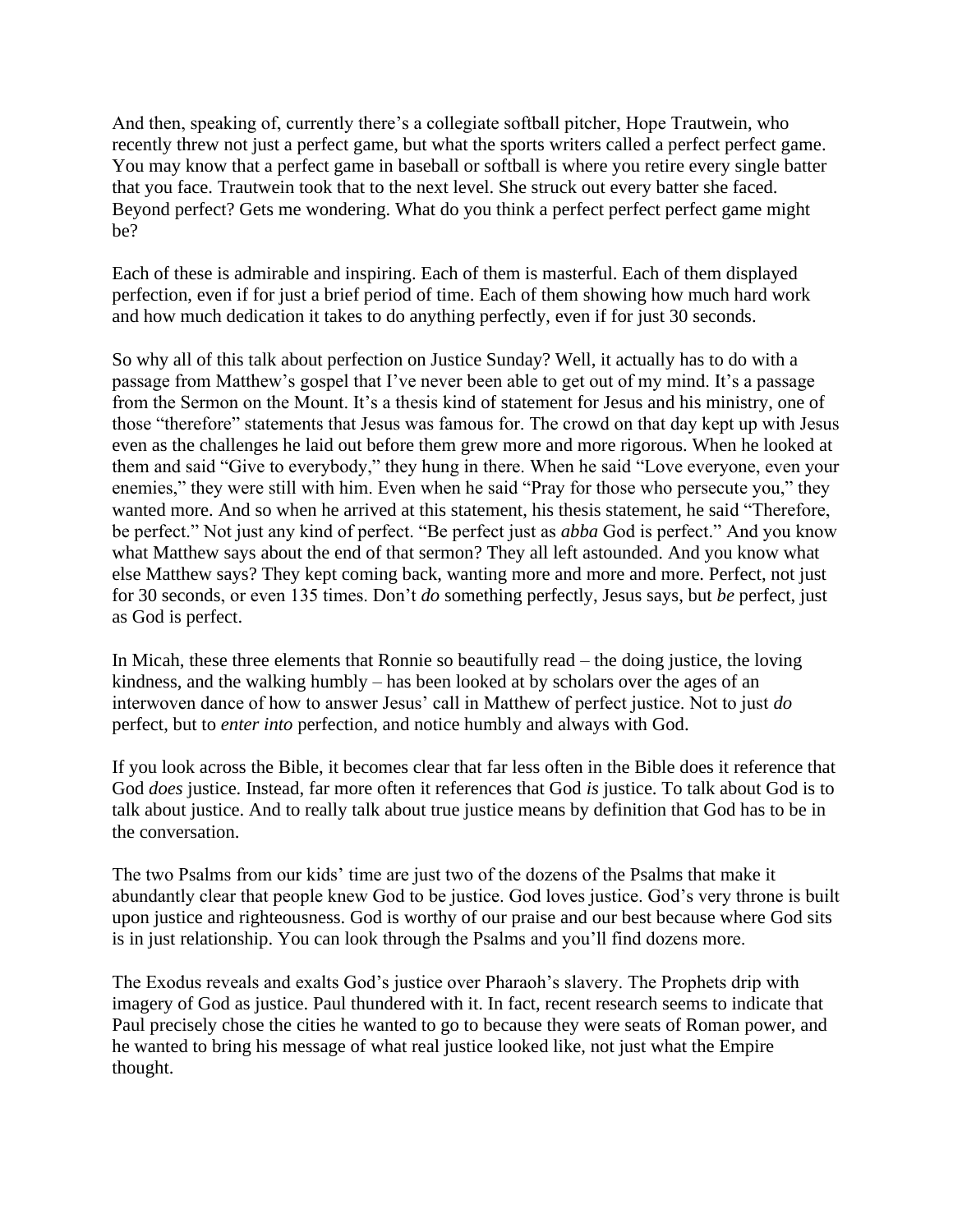Biblically, you see, justice is more than fairness or equity. Justice is not merely a governmental or power thing. Justice is always profoundly relational. It is the pursuit of right living, dedicated to goodness, in order to promote communal flourishing. Say that three times fast. To pursue justice is to pursue right relationship – yes, with God, but also, friends, with each other and with all of creation, too. In the Bible, when it says "For God so loved the world," that is not just some emotional statement, but a justice statement of God for *why* it all needs to be done. When Jesus said "I came that you might have life abundantly," it wasn't just a statement of hope for people. It was a statement of unfolding justice. When John the Baptist wanted to know if Jesus was the Messiah, Jesus answered quoting Isaiah's very definition of what justice looks like.

And there is that foundational parable that vexes many good and faithful Christians, including many of you, because you have told me that it does. It's the parable of the laborers. So many workers wanted to work, and yet only a few were called, some early in the day, some at mid-day, and some later. And when the management finally paid them, the manager gave each of them a full day's wages, no matter what time they got to start working. A fair living wage was given to each, enough to eat, enough to live. Maybe importantly, enough not to worry. Each a full wage, no matter when they started. And people, including people in churches, say that's unfair! That's unjust. And yet, what I think Jesus wants us to remember is that justice is not just equity. It's about all having the chance for enough. Enough dignity, enough choice, enough work, enough food, enough life. It is a parable that is scandalously inequitable, while being scandalously just.

Friends, what I want you to remember today is that perfection – the kind Jesus calls us to – is not just a moment or an achievement. It is something to strive for and to become. Today as we celebrate justice and as we launch our exploratory Justice Task Force, what we're doing is we're committing ourselves to learn. To learn how to understand and how to learn. To learn how to talk and to listen and to share. Learn how to be changed and then maybe even be agents of change. Learn how to look this world in the eye and respond to it in ways that are sustainable and impactful. Learn how to step forth and then come back here for prayer, discernment and depth.

We're supposed to step forth, not so that the world will look at us and then hold up placards saying "Perfect job! Ten! Way to go, First Congregational Church!" We're going to do it so many times that we never become bored, even though Wikipedia will never put us on their site. Our goal of doing it is that the whole world, even here in Stockbridge, will be able to see through our flawed but faithful endeavors that perfect love, that perfect justice of God who enables it all, even if, like Paul would gently say, only dimly.

And I think we are up for the task if we follow two other Biblical notions. The first is that our work never comes from our own striving, but always in reaction to God's love and God's blessing. That if we take the time to notice how deeply and fully we are loved and we are blessed, yes especially those places that the world whispers for us to take for granted, or even worse, seems to suggest we have earned, and instead not just give thanks for them but want everyone else to have those blessings, then we're going to be off to a good start.

And secondly, to remember that while we are called to be absolutely zealous for justice, it is never to be by our own standards, but always leaving room for the expansive standard of God, to leave our egos at the door. Because no matter how good we get at this, no matter how much we